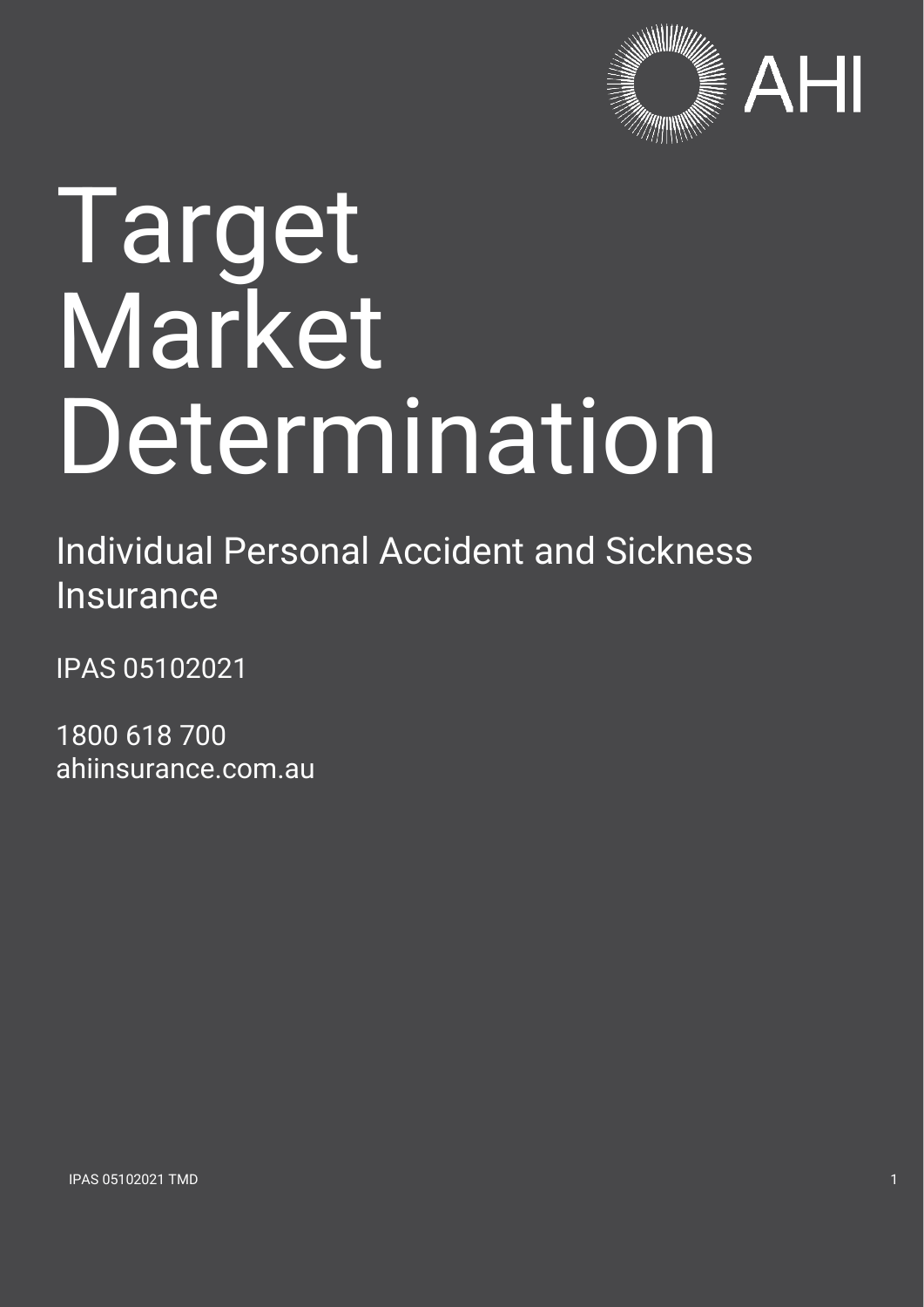This Target Market Determination (TMD) is designed to provide customers, insurance brokers, distributors and Accident and Health International Underwriting Pty Limited (AHI) AFSL No. 238261 staff with the appropriate information to understand who this product has been designed for and the approach to determining that the product is likely to be consistent with the objectives, financial situations and needs of the target market customer and the distribution conditions.

AHI is an underwriting agency specifically created to provide Personal Accident, Medical and Travel insurance. AHI acts on behalf of Tokio Marine & Nichido Fire Insurance Co. Ltd, ABN 80 000 438 291, AFS Licence No. 246548 (TMNF) who are the issuer of this insurance, and AHI have full authority to quote and issue contracts of insurance, collect premiums and pay Claims on TMNF's behalf.

This TMD sets out the target market for the following Product Disclosure Statement (PDS):

#### IPAS 05102021

#### **This Product is suitable for:**

- AHI's Individual Personal Accident & Sickness insurance is insurance designed to cover Australian domiciled individuals aged between the minimum and maximum age limits of the Policy at the time of an event as stated in the policy schedule,who want to be covered against financial loss caused by Accidental Death and Disability, Weekly Sickness and/ Or Weekly Accident income replacement.

#### **This product is not suitable for the following:**

- Persons wanting coverage for Death by sickness.
- Persons seeking non-cancellable life insurance or non-cancellable income protection insurance.
- Age limits apply to this policy and can vary depending on the requirements of the group or AHI's underwriting guidelines. No cover is provided for Insured Persons who are not aged between the minimum and maximum age limits of the Policy at the time of an Event as stated in the policy schedule. Specific age limits may also apply to each Benefit included on this Policy. Please refer to each Benefit for full details.
- This Policy consists of several Benefits. An Insured Person is only covered for the benefits outlined in the Policy Schedule. If a benefit within the Policy Schedule is stated to be \$0.00, no cover is provided under this Policy for that Benefit. This policy is not suitable for persons seeking coverage beyond that provided.
- There is a maximum amount payable under each Benefit of the Policy with respect to each Insured Person, and with respect to all Claims payable under this Policy during each Period of Insurance. The limit of AHI's liability is the Sum Insured against each Benefit as shown in the Policy Schedule and is subject to the overall maximum amount in any one Period of Insurance as also shown in the Policy Schedule against "Aggregate Limit of Liability".

#### **Key Benefits and Exclusions**

#### **What is Insured\***

- Death and Capital Benefits<br>- Weekly Injury Benefit
- Weekly Injury Benefit
- Weekly Sickness Benefit
- Broken / Fractured Bones Benefits
- Driver Services Benefit
- Family Accommodation and Transport Expenses Benefit
- Funeral Expenses Benefit
- Home and Vehicle Modification Benefit
- Partner Training Benefit
- Business Expenses Weekly Injury Benefit
- Business Expenses Weekly Sickness Benefit

\* These items are only Insured if selected and shown on the Policy Schedule and Product Disclosure Statement for an insured amount. If the Sum Insured shown in the Policy Schedule is \$0.00 for a Benefit, no cover is provided under this Policy for that Benefit.

#### **What is not Insured\***

This insurance policy contains the following general exclusions which unless otherwise agreed in writing apply to all Benefits under this Policy, other specific exclusions may apply to individual benefits. The PDS should be checked to ensure that it is likely to be consistent with the objectives, financial situations and needs of the target market customer before proceeding to insure with AHI.

- No cover is provided for an Insured Person who has attained the age shown in the Policy Schedule against "Maximum Age Limit (sub limits may apply)".
- No cover is provided for any Benefit payment that would constitute the carrying out of a "Health Insurance Business" as defined under the Private Health Insurance Act 2007 (Cth) or any succeeding legislation to that Act or would result in a breach of the provisions of the Health Insurance Act 1973 (Cth) or the National Health Act 1953 (Cth).
- No cover is provided for any Claims arising from the Insured Person being under the influence of intoxicating liquor or any other drug unless it was prescribed by a Medical Practitioner and taken in accordance with the Medical Practitioner's advice.
- No cover is provided for an Insured Person engaging in or taking part in naval, military or air force service or operations.
- No cover is provided for racing and/or time trials of any form, other than on foot.
- No cover is provided for the Claims arising from the use, existence or escape of nuclear weapons material or ionising radiation from or contamination by radioactivity from any nuclear fuel or nuclear waste from the combustion of nuclear fuel.
- No cover is provided for any deliberate self-inflicted harm or Injury, caused or committed by the Insured Person, including suicide or attempted suicide, reckless misconduct or any criminal or illegal act.
- No cover is provided for War, Civil War, rebellion, revolution, insurrection or military or usurped power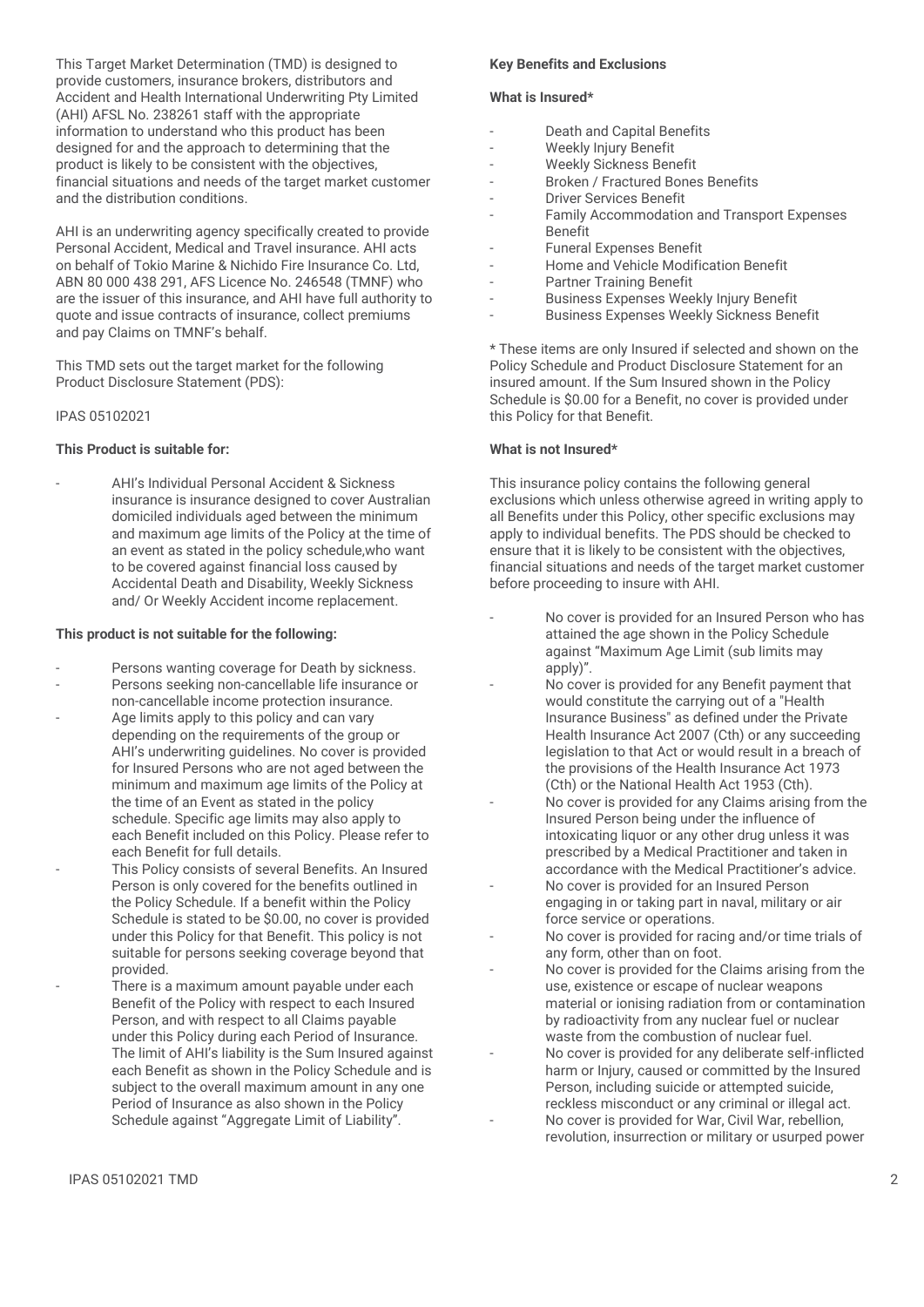in or confiscation or nationalisation or requisition or destruction of or damage to property by or under the order of any government or public or local authority in the Insured's Country of Domicile or Country of Expatriation, or the Insured Person taking part in a riot or civil commotion. No cover is provided or deemed to be provided and AHI shall not be liable to pay any Claim or provide any benefit hereunder to the extent that the provision of such cover, payment of such Claim or provision of such benefit would expose AHI to any sanction, prohibition or restriction under United Nations Security Council (UNSC) resolutions or the trade or economic sanctions, laws or regulations of Australia, European Union, United Kingdom and/or the United States of America.

- No cover is provided for an Insured Person engaging in or taking part in or training for Professional Sports of any kind.
- No cover is provided for an Insured Person engaging in air travel except as a passenger in any registered and licensed aircraft that carries passengers.
- No cover is provided for Events attributable wholly or partly to childbirth or pregnancy or the complications of these.
- No cover is provided for any Claim in relation to or in connection with a Pre-Existing Condition.
- No cover is provided for losses arising from Nuclear, Biological or Chemical Terrorism.

This policy is not suitable for persons seeking coverage for losses arising from the policy exclusions listed within the Product Disclosure Statement.

### **Distribution of this product**

This product is designed to be distributed by insurance brokers and their representatives that hold an Australian Financial Services Licence.

Only these parties are authorised to distribute this product as they understand the market this product has been designed for.

AHI and TMNF will make risk-based decisions to determine its acceptance criteria about insurance cover that they can offer and the costing that will be applied. Some of the key acceptance criteria relating to this target market determination may include:

- Age of Insured Persons
- Occupation of Insured Persons
- Activities undertaken during the cover period
- Previous claims experience for this type of risk
- **Risk location**
- The Benefits and Sum Insured required

The cost of the Policy is made up of premium, administration fees and government taxes (such as Goods & Services Tax [GST] and Stamp Duty), where applicable.

#### **Reviewing this document**

AHI and TMNF will review this TMD within 2 years from the effective date to ensure it remains appropriate. AHI and TMNF will also review this TMD if any event or circumstances (called 'review triggers') occur that would reasonably suggest that the determination is no longer appropriate, such as:

- AHI make a material change to the cover provided by the product,
- A change in the acceptance criteria that impacts on the suitability of the product for the target market,
- A material change to the distribution of the product,
- The discovery of a relevant and material deficiency in the product's disclosure documentation (eg: an unfair contract term),
- Systemic complaints and claims issues which indicate that the product is no longer suitable for the described target market,
- Material and relevant reductions in the key product suitability metrics such as:
	- Customer satisfaction,
		- Product acceptance,
		- Financial performance,
		- Benefits to customers,
			- Product value and affordability.
- Significant dealing/s in the product outside the target market as defined in this TMD.

AHI and TMNF will review this TMD within ten (10) business days of the occurrence of any review trigger.

#### **Reporting**

AHI and TMNF will record all complaints received about this product on a monthly basis (Complaints Reporting Period). All staff and representatives are required to provide regular and incident-based reporting on key metrics (see the heading "Reviewing this document") to allow AHI and TMNF to review this TMD.

AHI and TMNF also review sales data including number of policies issued, renewed and cancelled on a monthly basis.

#### **Record Keeping**

AHI and TMNF will maintain records of the reasonable steps they have taken to ensure that this product is sold in a manner consistent with this TMD.

AHI and TMNF will also prepare and maintain complete and accurate records of our decisions, and the reasons for those decisions, in relation to:

- All target market determinations for this product,
- Identifying and tracking review triggers,
- Setting review periods, and
- The matters documented in this TMD.